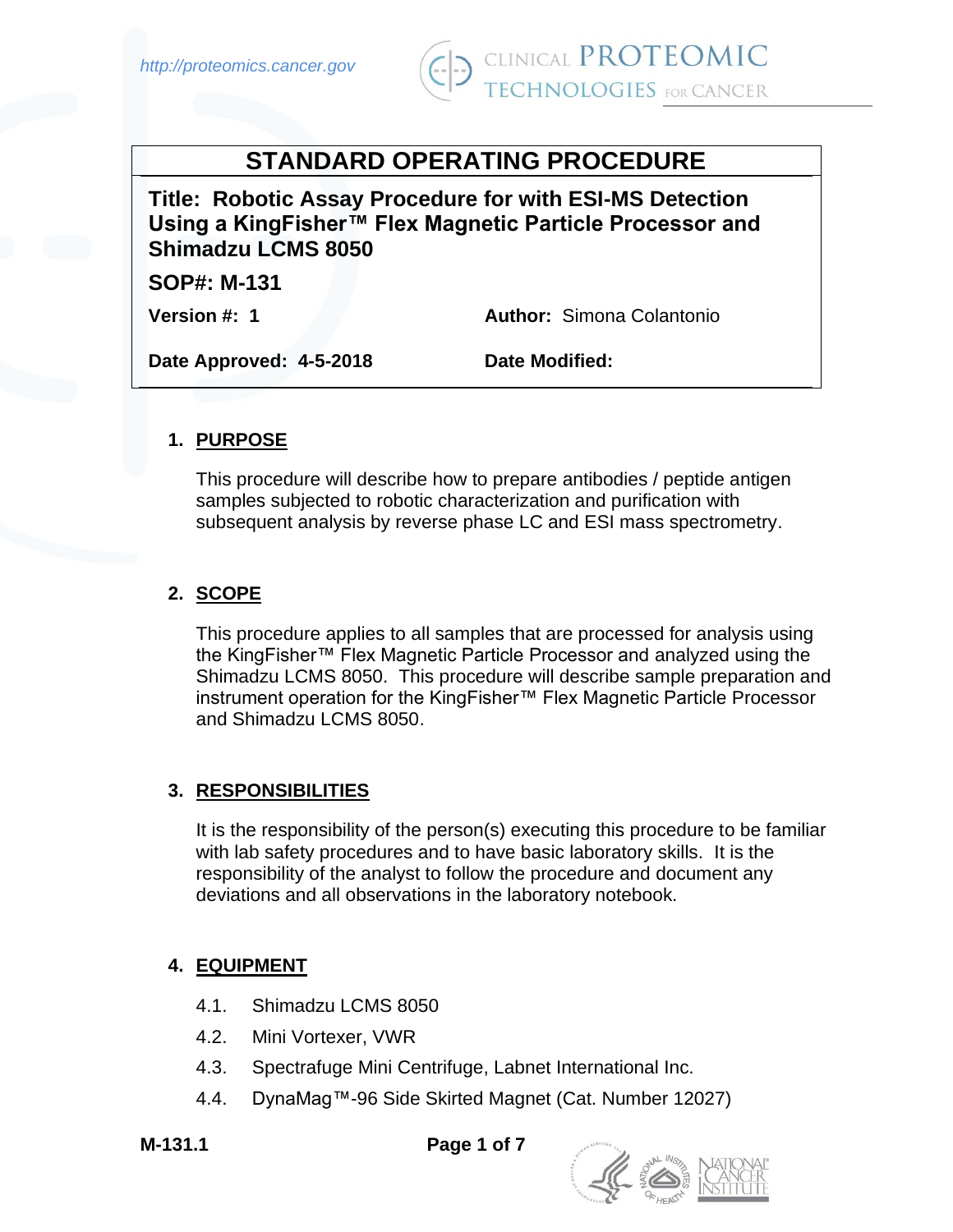

- 4.5. KingFisher™ Flex Magnetic Particle Processor with 96 KF Head (Thermo Scientific)
- 4.6. Tip Comb for KingFisher™ Flex 96 KF Head (Cat. Number 97002524)
- 4.7. Eppendorf Centrifuge 5810R with plate rotor
- 4.8. Mettler AJ100 Analytical Balance

### **5. MATERIALS**

- 5.1. DynaMag™-96 Bottom (Cat. Number 12332D)
- 5.2. KingFisher 96 KF microplate, 200μL (Cat. Number 97002540)
- 5.3. Thermo Scientific V-Bottomed 96-well Storage plate (Cat. Number AB-1058) (PCR plate)
- 5.4. Weighing Paper, 3" x 3"
- 5.5. Falcon BLUE MAX Jr. 15 ml Polypropylene Conical Tube
- 5.6. Falcon BLUE MAX Jr. 50 ml Polypropylene Conical Tube
- 5.7. Pipet-Lite LTS Pipette L-200XLS+ (or equivalent), adjustable 20-200 μL
- 5.8. Pipet-Lite LTS Pipette L-1000XLS+ (or equivalent), adjustable 100- 1000 μL
- 5.9. Pipet-Lite LTS Pipette L-20XLS+ (or equivalent), adjustable 0.2-20 μL
- 5.10. Pipet-Lite LTS Pipette L-2XLS+ (or equivalent), adjustable 0.1-2 uL
- 5.11. Pipet-Lite Multi Pipette L12-300XLS+, adjustable 20-300 μL
- 5.12. Rainin LTS 20 tips, 0.1-20 uL
- 5.13. Rainin LTS 250 tips, 20-250 μL
- 5.14. Rainin LTS 300 tips, 20-300 uL
- 5.15. Rainin LTS 1000, 100-1000 μL
- 5.16. Eppendorf Centrifuge Tubes, 1.5 ml
- 5.17. Corning 50 ml Reagent Reservoir, Polystyrene
- 5.18. Thermomixer C, Eppendorf
- 5.19. Adhesive Plate Sealers

# **6. REAGENTS**

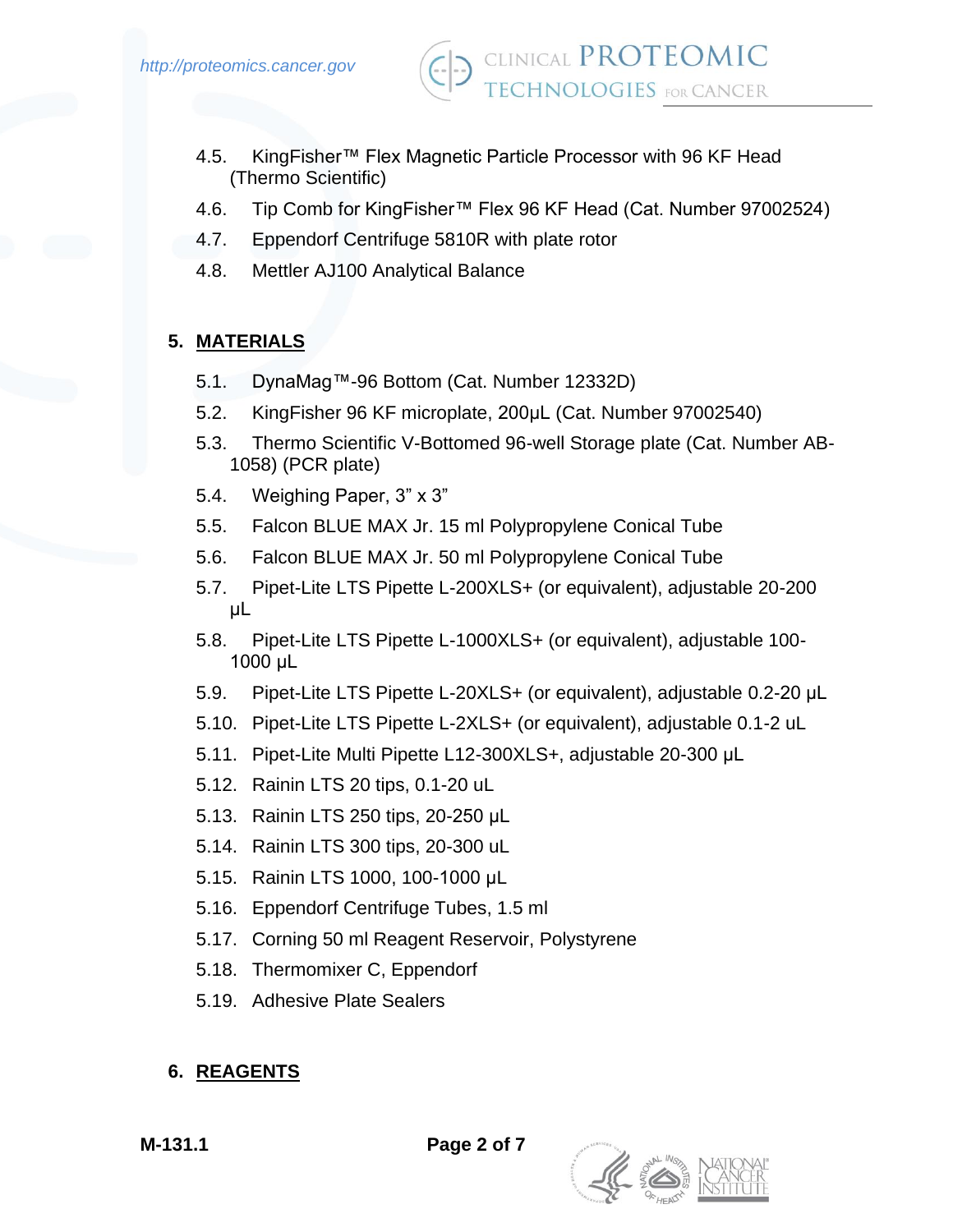- 6.1. Formic Acid, Pierce, LC-MS grade Catalog Number 28905
	- 6.1.1. Store at room temperature in Acid Storage Cabinet
- 6.2. Acetonitrile, OmniSolv Cat., Number AX0142-6
	- 6.2.1. Store at room temperature in Flammable Cabinet
- 6.3. Methanol, OmniSolv Cat., Number MX0488-1
	- 6.3.1. Store at room temperature in Flammable Cabinet
- 6.4. Acetone, Richard-Allan Scientific, Reorder Number 9011
	- 6.4.1. Store at room temperature in Flammable Cabinet
	- 6.4.2. Pierce™ Protein G Magnetic Beads (Cat. No. 88847)
		- 6.4.2.1. Store in the refrigerator (4°C)
	- 6.4.3. Pierce™ Protein A Magnetic Beads(Cat. No. 88845)
		- 6.4.3.1. Store in the refrigerator (4°C)
- 6.5. 3-[(3-Cholamidopropyl)dimethylammonio]-1-propanesulfonate hydrate, CHAPS, Sigma-Aldrich (Cat. Number C9426)
- 6.6. PBS 10x, pH 7.4, Gibco/Invitrogen, Cat. Number 7001169

### **7. DEFINITIONS**

ESI: Electrospray ionization MRM: multi- reaction monitoring

# **8. PROCEDURE**

#### **8.1. Preparation of Dilution Buffer**

- 8.1.1. Prepare 1X PBS/CHAPS solution from stock 20X Stock
	- 8.1.1.1. Prepare a 20X stock of PBS/CHAPS (1X PBS/1% CHAPS) as needed
		- 8.1.1.1.1. Weigh out 0.1 g CHAPS and add to 15 mL conical tube
		- 8.1.1.1.2. Add 9 mL DI H2O and 1 mL 10X PBS
		- 8.1.1.1.3. Mix into CHAPS is dissolved
	- 8.1.1.2. Label a 50 mL conical tube "1X PBS/CHAPS"
	- 8.1.1.3. Add 42.5 mL DI H2O

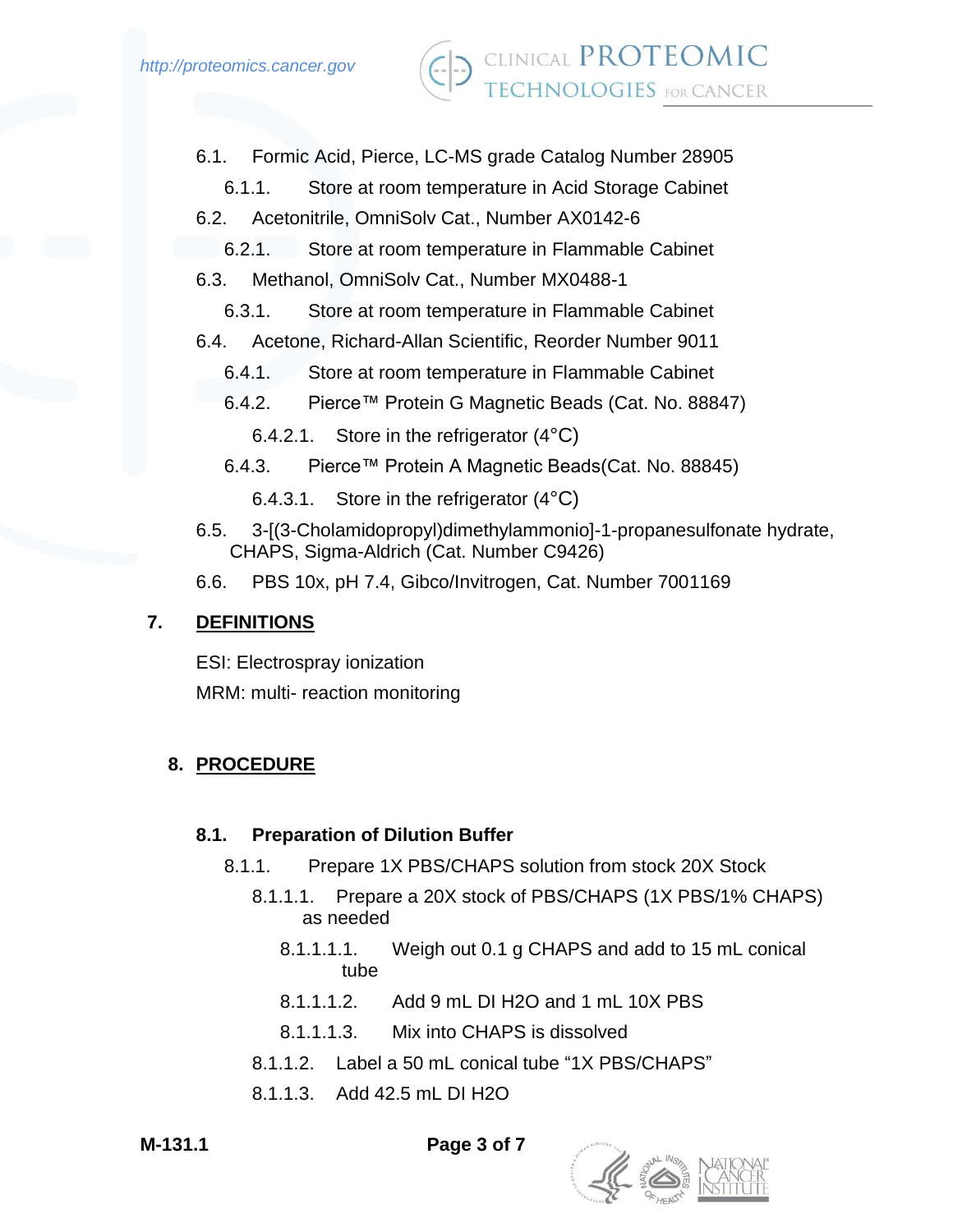

- CLINICAL PROTEOMIC L'HNOLOGIES for CANCER
- 8.1.1.4. Add 2.5 mL 20X stock
- 8.1.1.5. Add 5 mL 10X PBS
- 8.1.1.6. Mix well to combine solutions

#### 8.2. **Preparation of Purified Antibodies**

- 8.2.1. Dilute final antibodies in 1X PBS/CHAPS from stocks to a final concentration of 50 µg/mL.
- 8.2.2. Prepare sufficient diluted antibody for use in 3 replicates including 10% excess volume in the preparation.
- 8.2.3. Transfer 100  $\mu$ L of diluted antibodies into a 96 well plate for a total of 5 µg antibody per replicate.

#### **8.3. Preparation of Antigen Solutions**

- 8.3.1. Dilute light/unlabeled peptide antigens to a final concentration of 700 nM with 1X PBS/CHAPS.
- 8.3.2. Dilute heavy labeled peptide antigens to a final concentration of 100 nM with 1X PBS/0.05% CHAPS.
- 8.3.3. Prepare enough of each dilution for 3 replicates per antibody including excess.
- 8.3.4. Transfer 100  $\mu$ L of light peptide antigen solution and 25  $\mu$ L of heavy peptide antigen solution into each well. Final peptide amount added per well is 2 pmol light peptide and 0.5 pmol heavy peptide.

#### **8.4. Preparation of Magnetic Beads**

- 8.4.1. Remove magnetic beads from refrigerator to warm to room temperature and briefly vortex the beads in the vials at the minimum speed to suspend them thoroughly. Protein A beads are used for rabbit antibodies, while Protein G are preferred for mouse antibodies.
- 8.4.2. Aliquot undiluted beads into a 1.5 mL microcentrifuge tube. Use a sufficient volume to add 10 uL of beads per well (include a 10% excess).
- 8.4.3. Wash prepared beads before use in the assay.
	- 8.4.3.1. Separate beads from initial dilution using magnetic microtube rack and remove the storage buffer from the beads.
	- 8.4.3.2. Add fresh buffer equivalent to the initial volume of the beads suspension and re-suspend the beads gently with a pipettor to

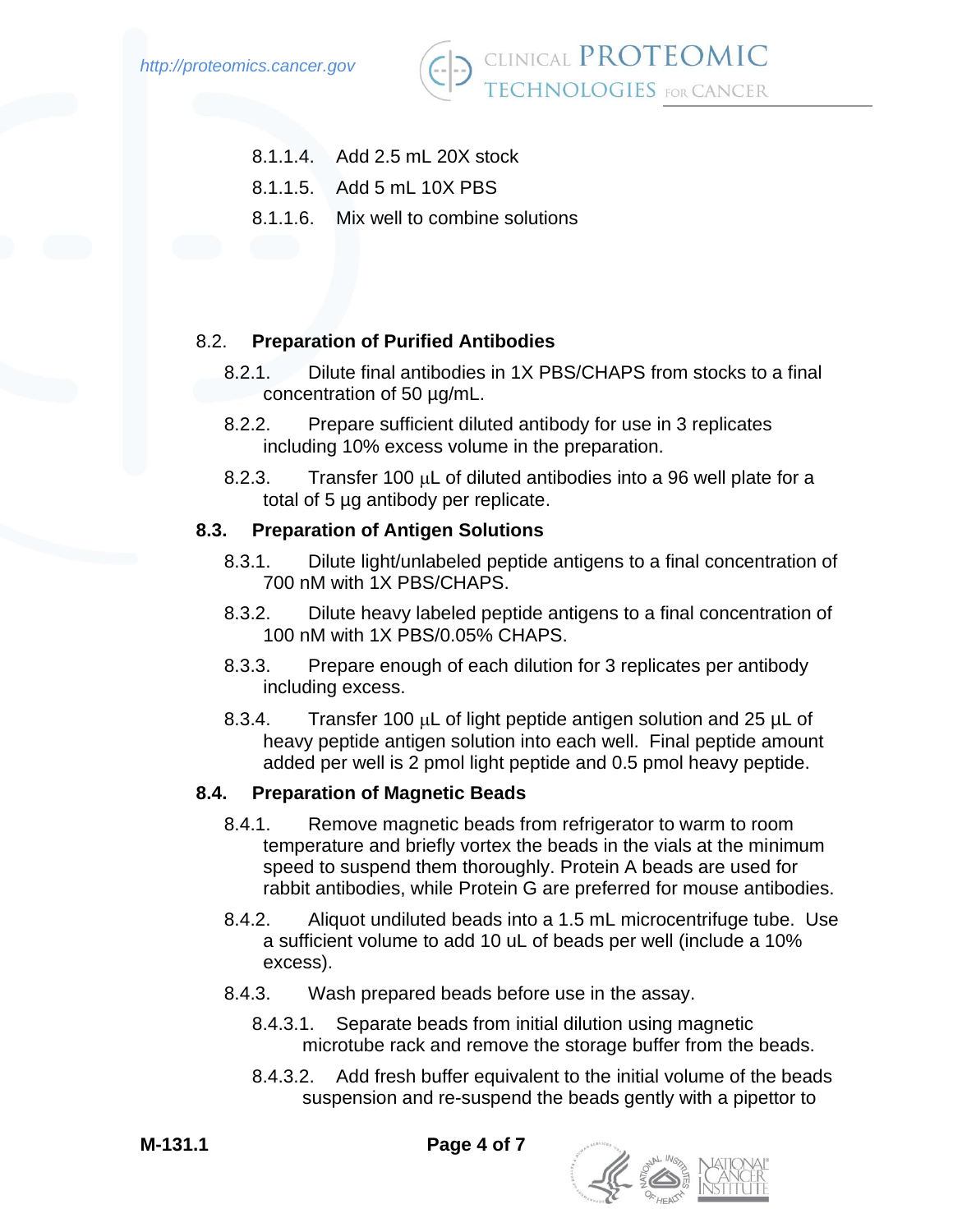

wash them. Remove the wash buffer as above and repeat this step.

- 8.4.3.3. Remove the wash buffer from previous step and re-suspend the beads in buffer at the desired final volume (initial volume).
- 8.4.4. Add 10 µL of washed beads dilution to each well.
- 8.5. Overnight Incubation of Antibody/Antigen/Magnetic Bead Complex
	- 8.5.1. Add all components of IP mix to a 96 well V-bottom KF plate according to the plate layout. This will be the IP plate.
	- 8.5.2. Seal plate with a plastic or foil adhesive plate sealer ensuring that it is tightly covering the wells so as to keep evaporation to a minimum.
	- 8.5.3. Incubate plate for 12-24 hours in ThermoMixer C with plates adapter at 4°C with shaking to ensure consistent suspension of all components, especially the beads.
- 8.6. Prepare KingFisher™ Flex for automated run
	- 8.6.1. Load 200  $\mu$ L of 1X PBS/0.03% CHAPS into each well of a 96 KF V-Bottom Microplate. This is wash plate #1.
	- 8.6.2. Repeat the same 6.2.10.1 for 2 other plates, which will be wash plates #2 and #3.
	- 8.6.3. To guarantee the absence of air bubbles in the plates, spin down all the plates in the Eppendorf centrifuge at 2000 rpm speed, for 2 min at 4°C before proceeding to placing the plates in their proper position on the KingFisher™ Flex.
	- 8.6.4. Stack a Tip Comb for KingFisher™ Flex 96 KF Magnet on a 96 KF V-Bottom Microplate. This is the Tip Comb Plate.
	- 8.6.5. Load 50  $\mu$ L of 5% Acetic Acid, 3% Acetonitrile solution into each well of a KingFisher 96 KF microplate. Prepare only when necessary to avoid evaporation. This is the Elution Plate.
		- 8.6.5.1. To guarantee the absence of air bubbles in the elution plate, spin down all the plate in the Eppendorf centrifuge at 2000 rpm speed, for 2 min at 4°C before proceeding to placing the plates in their proper position on the KingFisher™ Flex.
- 8.7. Operate KingFisher™ Flex
	- 8.7.1. Launch BindIt™ Software and select the proper method. The protocol has 9 steps:
		- 8.7.1.1. *Step #1*: **Pick-up: Tip Comb** from Tip Comb Plate

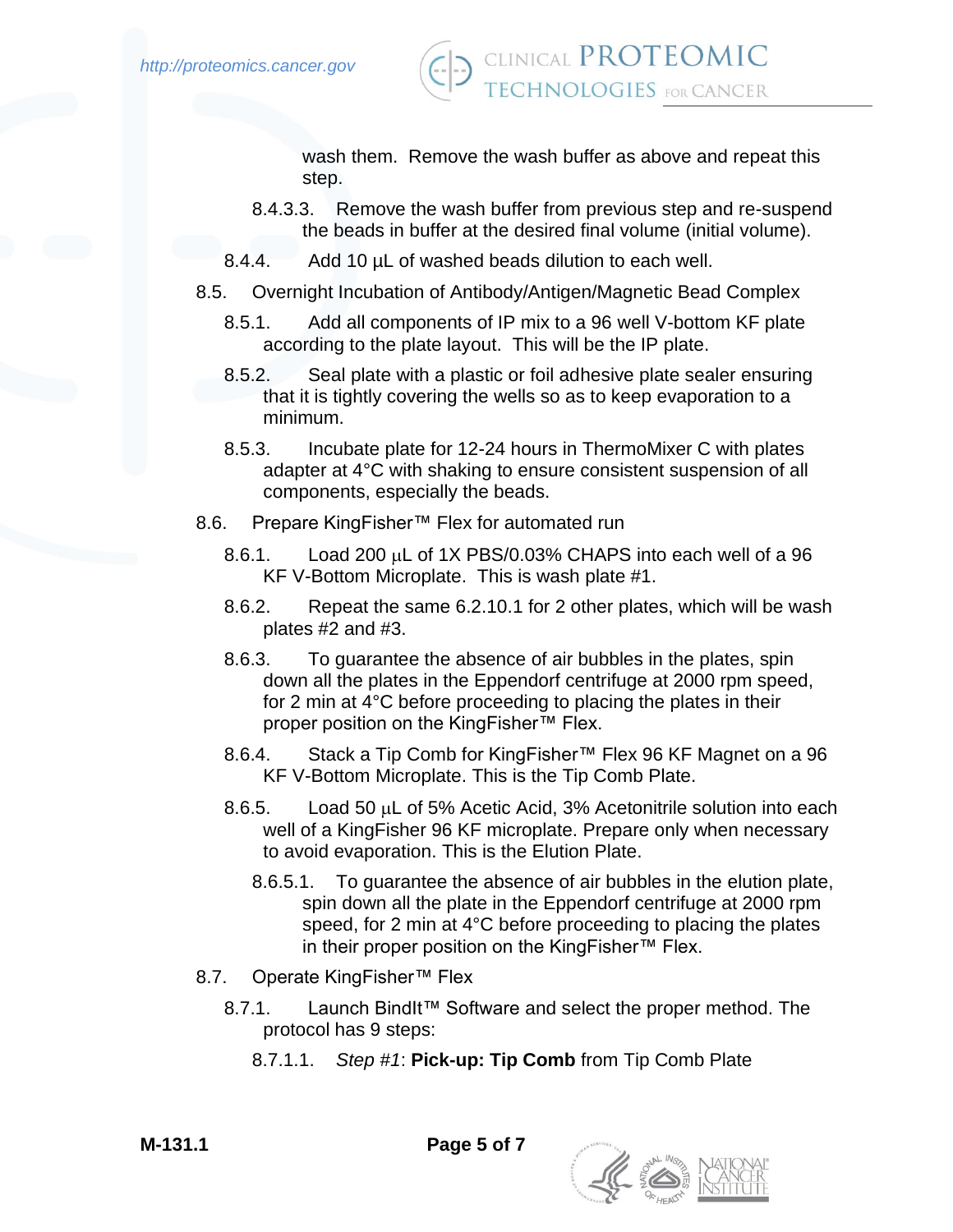- 8.7.1.2. *Step #2*: **Collect beads** from IP Plate (collect count: 3; collect time: 1 sec)
- 8.7.1.3. *Step #3*: **Mixing step:** briefly mix the beads/antibody/antigen complex to ensure it is fully suspended. Mix time: 5 minutes at slow speed. Beads are then collected at the end of this step.
- 8.7.1.4. *Step #4*: **Wash #1** from Wash plate #1 (release beads at beginning of step, mixing 1.5 min at slow speed, collect beads at end of step, collect beads at end of step)
- 8.7.1.5. *Step #5*: **Wash #2** from Wash plate #2 (release beads at beginning of step, mixing 1.5 min at slow speed, collect beads at end of step)
- 8.7.1.6. *Step #6*: **Wash #3** from Wash plate #3 (release beads at beginning of step, mixing 1.5 min at slow speed, collect beads at end of step)
- 8.7.1.7. *Step #7*: **Elution** from Elution plate (release beads at beginning of step, mixing 5 min at slow speed)
- 8.7.1.8. *Step #8*: **Release beds** to IP plate (5 s release time at fast speed)
- 8.7.1.9. *Step #9*: **Leave: Tip Comb** to Tip Comb Plate. Hit the "Start" icon and assign a name for the run indicating the date in which the assay is performed.
- 8.7.2. Follow the instructions to load the plates on the instrument in the correct order: Tip Comb, Elution, Wash #3, Wash #2, Wash #1, IP plate.
- 8.7.3. Allow for the run to be completed. It should take about 30 min.
- 8.7.4. When the run is completed, follow the instructions to unload the plates from the KingFisher™ Flex and cover the Elution plate with a plate sealer immediately.
- 8.8. Sample preparation for Shimadzu 8050
	- 8.8.1. Transfer all 25 uL of eluate to each plate well using a multichannel pipettor in a v-bottomed 96-well storage plate PCR plate).
	- 8.8.2. Spin down the PCR plate in the Eppendorf centrifuge at 2000 rpm speed, for 2 min at 4°C. Properly balance the centrifuge.
	- 8.8.3. Prepare a randomized sequence of all replicates in excel to be used with the Shimadzu software. Save batches and data to appropriate network drive.
	- 8.8.4. Inject 20 uL for each replicate.